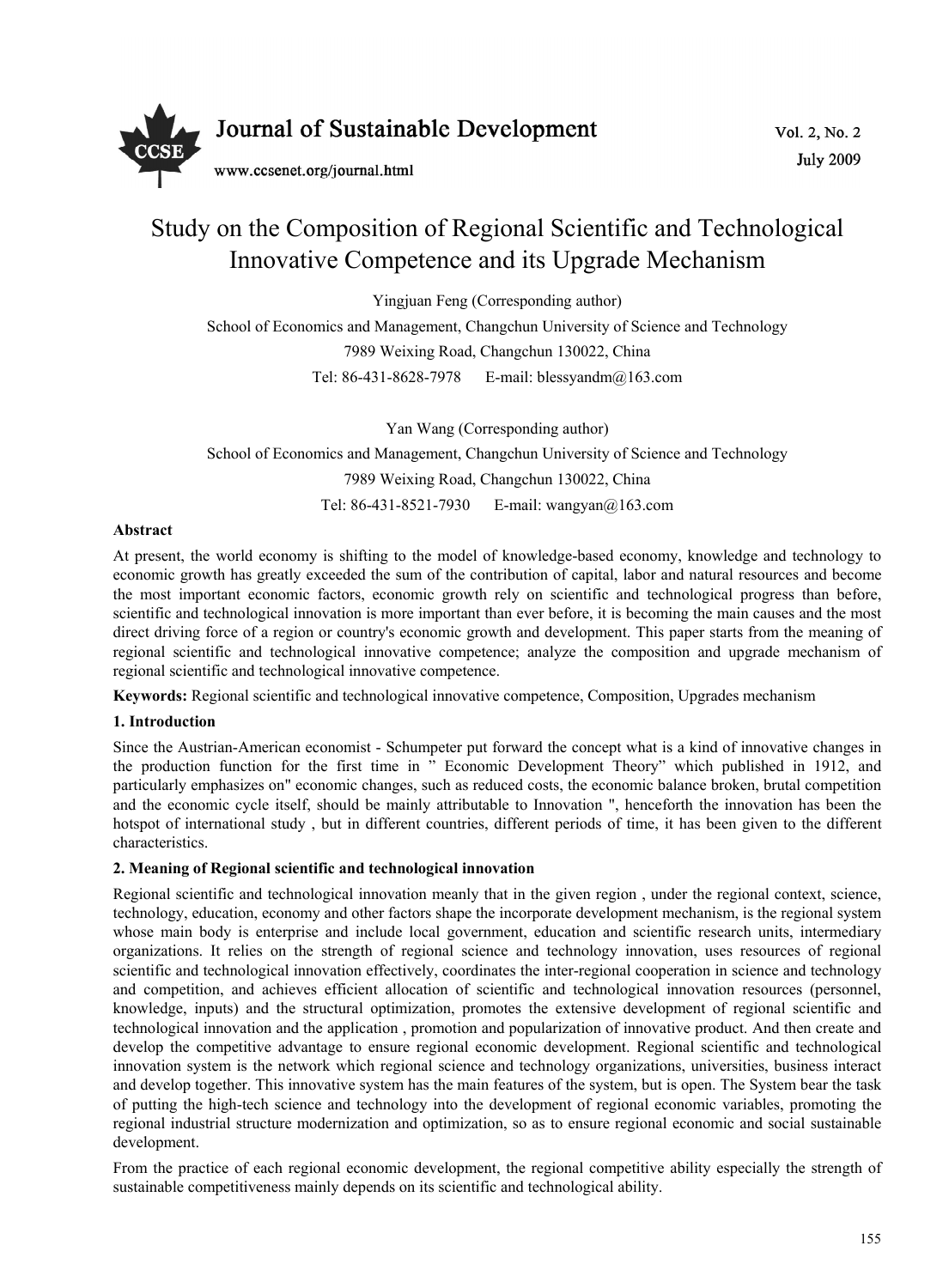# **3. Composing of Regional Scientific and Technological Innovative Competence**

From the successful experience of developed countries, generally the regional scientific and technological innovative competence should have 8 parts, such as the capability of independent innovation, comprehensive utilization of extra-territorial technology, supply of the innovative system, open up new markets, management innovation, development of new resources, coordination and advanced thinking ability.

## *3.1 Capability of Independent Innovation*

To understand independent innovation, first of all, is a direction. It emphasizes that we need innovative thinking, based on our own strength, innovation as much as possible. At the same time, do not rule out studying others.

Innovation can be divided into 3 categories: (1) integration independent innovation, it is the organic integration of a variety of related technologies to form products and industries with market competitive; (2) introduce or imitate innovation, based on the introduction of foreign advanced technology, to promote positively digestion, absorption and re-innovation; (3) originality independent innovation, that is, through their own new technology research and invention, and developed a new or next generation products. Their Common ground is the unique core technology which has the intellectual property and on the basis to form the value of new products. The capability of independent innovation is the region (enterprises) use effectively innovative resources, establish a new technology platform or change the core technology and achieve independent intellectual property, so that the region will continue to enhance its core competitiveness ability and obtain sustainable competitive advantage in the market competition, in the process of technological innovation to express organic colligation of various ability.

# *3.2 Capacity of Comprehensive Utilization of Extra-territorial Technology*

Capacity of comprehensive utilization of extra-territorial technology mainly refers to the extraterritorial appropriate technology. The so-called appropriate technology, not high-tech necessarily, as long as suiting the stage of regional economic development, to make the region access to sustainable development capacity through using and popularization of technology.

Capacity of comprehensive utilization of extra-territorial technology indicates that the region under circumstances of lacking originality as individual, and attract the extraterritorial appropriate technology for its own using, the focus is on the basis of digestion and absorption, improvement and innovation or change the core technology to produce new products. However, because "partial" or "minor" changes, it is commonly difficult to apply to the patents and not have independent intellectual property rights. Comprehensive utilization of extra-territorial technology is a better choice, such as the backward areas implement "catch-up strategy".

## *3.3 Capacity of the supply of innovative system*

Regional scientific and technological innovation required system collaboration of the whole society and can not be separated from regulation and control of system norms and policy guidance and support of government, such as a series of taxation, finance, industrial technology, personnel incentives. If no such systems and policies, technological innovations will no step. Mechanism is as shown in Figure 1.

# *3.4 Capacity to Open Up New Markets*

Explicit manifestations of capacity of regional scientific and technological innovation are able to produce the high-tech, high value-added products which can meet market demand and consumers agree to accept, and then through market exchange to successfully realize the value compensation. And Japan's "low-volume, diversification" Toyota production model has been exceed America's "high-volume, low diversification" the new winter system, and its drawbacks are that the production scale is small and production cost is high. Therefore, opening up new markets and expanding market size are imperative to obtain economies of scale.

#### *3.5 Capacity of Management Innovation*

With the advent of a knowledge-based economy, science and technology change with each passing day, market competition is growing, complexity and difficulty of regional scientific and technological innovation is greater, so whether if can the government management system innovates with the time from the government-funded, creation purchase, nail down orientation, the patent system, tax incentives, direct investment, and integration innovation, continue to management innovation and strengthen policies to encourage scientific and technological innovation are particularly important.

#### *3.6 Capacity to develop new resources*

Resources are the basis for regional economic development, and agelong supply of resources is the basis for sustainable development of the region. Throughout the regional resources system, the vast majority of resources (in particular, non-renewable mineral resources) lack flexibility in supply in the near future. Therefore, continue to develop new resources to provide sustainable supply of resources to promote regional sustainable economic development is one of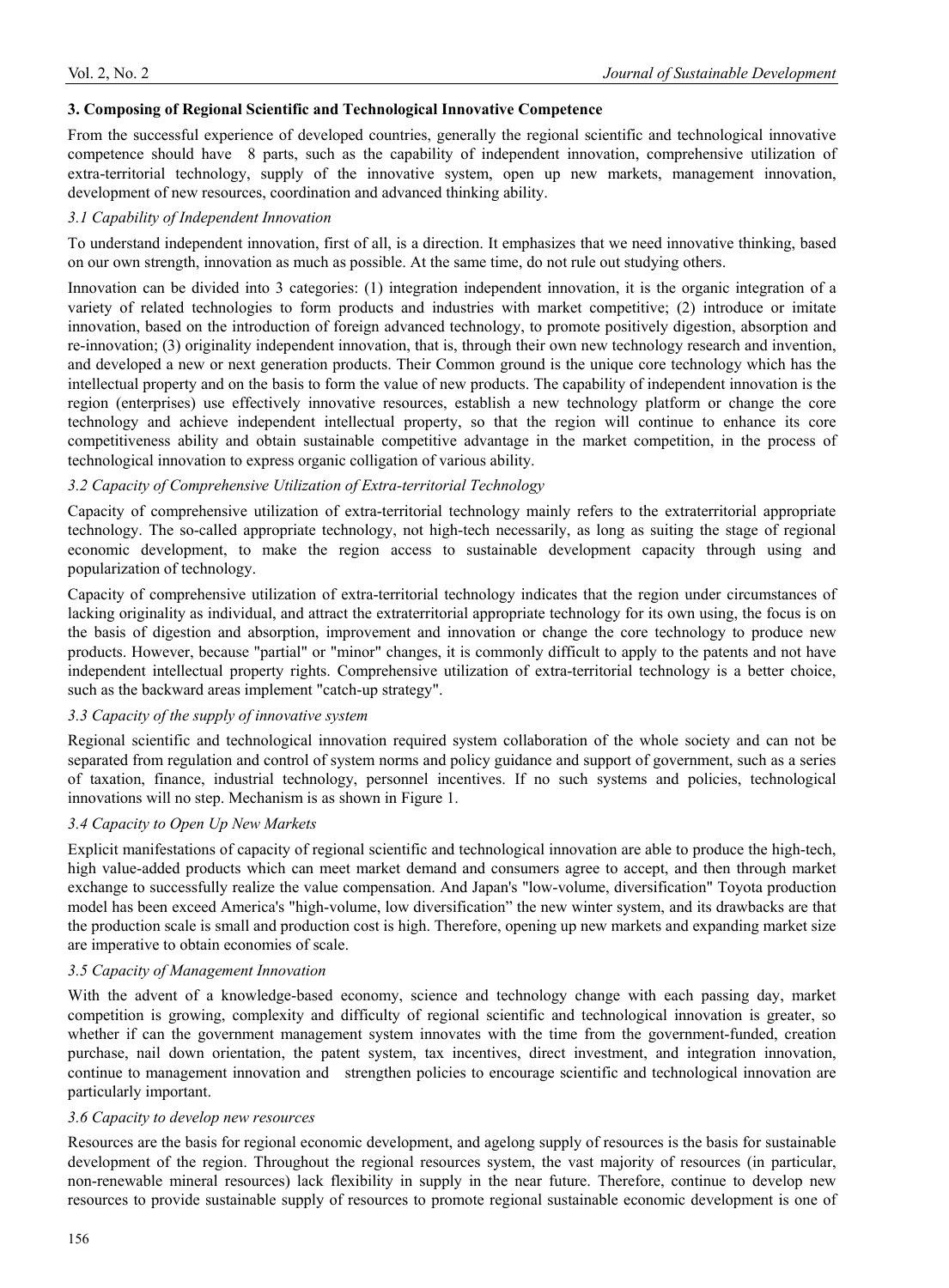main mission of regional scientific and technological innovation and also a main component of regional scientific and technological innovation competence.

# *3.7 Capacity of advanced thinking*

In economic development, we say "the idea is everything", and in science and technology innovation, we believe that "advanced thinking decides everything." Since the difficulty of original innovation: firstly, rely on the accumulation of knowledge; secondly, rely on inspiration of a handful genius. Where does inspiration come from? In fact, it comes from the advanced thinking ability of scientists.

Scientists only have the advanced thinking ability can sudden blaze inspiration and to create original innovative, to produce a new product; scientists only have the advanced thinking ability to be possible to set a variety of existing technologies form integrated innovation, and developed new improved products; only have the advanced thinking ability can enhance its digestion and absorption capacity of imported technology, and on this basis to form introduction innovation, access to their own intellectual property rights.

If government does not have an advanced thinking ability , will not be able to formulate scientific strategies for regional economic development, but also impossible to provide system supply in favor of scientific and technological innovation, would be impossible to upgrade the capacity of regional scientific and technological innovation.

# *3.8 Capacity of Coordination*

Regions itself is a complex economic and social system, inside and outside of the region have a variety of economic and interest actors, in the course of economic operation, if let the market mechanism to allocate freely, there would exist the case of market failure, such as externalities and public goods, especially in science and technology innovation system to promote regional economic development. In nature, science and technology is a kind of public goods of strong spillover effects, "free-rider" phenomenon is more likely appear; the external effects of scientific and technological achievements are also great and positive;  $R \& D$  investment is great, but results and earnings are uncertainty, so it is a high-risk, high investment activity, only one or a few enterprises can not be completed. Therefore, the Government of the Organization Coordination ability is very important and necessary.

# **4. Upgrade Mechanism of Regional Scientific and technological innovation Competence**

From economic development practice of developed countries such as the US and Japan, to keep the competitiveness of the regional economy than ever, using regional scientific and technological innovation to promote regional economic development. Therefore, we must form upgrade mechanism of regional scientific and technological innovation capacity. Learning from international successful experience, generally we should do the following four areas:

# *4.1 Construct the Regional Scientific and Technological Innovation System Which Main body is enterprises*

Looking from outside mechanism, we must intensify system reforms; to achieve separation of political from capital, separation of government from enterprises, rely on preferential policies, legal protection and market incentives to turn enterprises into the investors, beneficiary, risk takers, main body of research and development, main body of decision-making of technological innovation,; analysis from internal mechanisms, we must implement modern enterprise system, through system innovation, such as property rights system, incentive systems, organizational systems, to promote technological innovation; through capital market to achieve enterprises' strategic restructuring and the survival of the fittest, accelerate the technological transformation of traditional industries, establish the benefits and risk-driven mechanisms of technological innovation, promote large and medium-sized enterprises to establish a sound scientific research and development institutions, as soon as possible to form a number of large-scale enterprises group with independent innovation ability and to match multi-national corporations; change the approach that state-owned enterprise managers appointed by the superior, and gradually establish and perfect the market selection and wash out mechanism of enterprise managers, establish an effective entrepreneurship motivation, discipline and supervision mechanism, bring into play fully the entrepreneurs' soul and core role in technological innovation.

# *4.2 Construct the Experts Community of Regional Economic Development*

In the era of knowledge economy, knowledge is the first resources or key resources of regional economic development, and people are carriers of knowledge who use knowledge to innovate and change the world; we say "the idea determines everything, the idea is wrong and then all are wrong", the idea refers to that of government leaders and entrepreneurs; even if the region has more scientific and technological resources, if not to be organized reasonably and optimize the configuration, it can not form a strong scientific and technological innovation capacity of region to promote regional economic development, thus need the outstanding intellectual leader in knowledge fields. Therefore, in order to enhance the capacity of regional scientific and technological innovation, we must establish experts community of regional economic development.